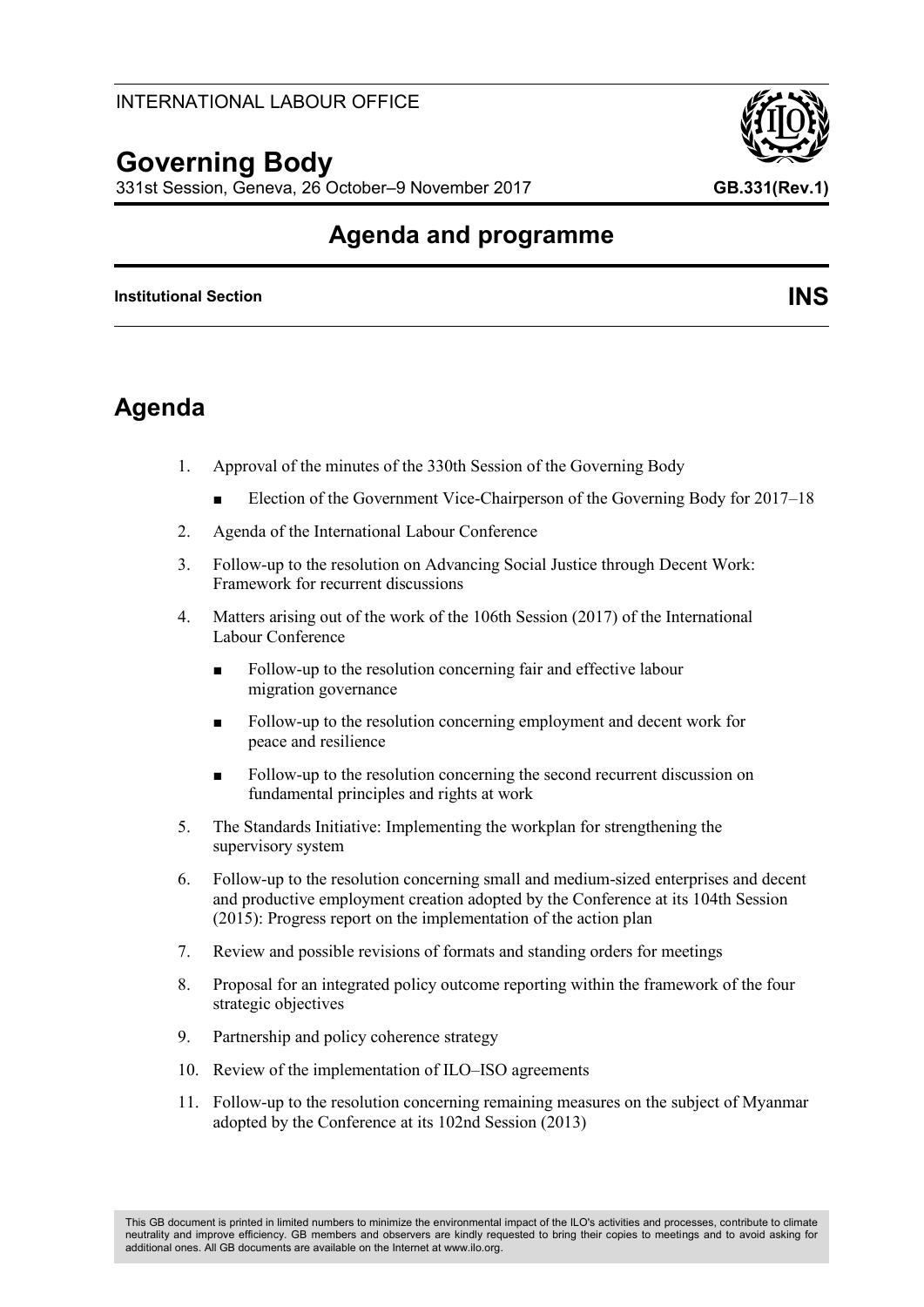- 12. Complaint concerning non-observance by Guatemala of the Freedom of Association and Protection of the Right to Organise Convention, 1948 (No. 87), made by delegates to the 101st Session (2012) of the International Labour Conference under article 26 of the ILO Constitution
- 13. Complaint concerning non-observance by Qatar of the Forced Labour Convention, 1930 (No. 29), and the Labour Inspection Convention, 1947 (No. 81), made by delegates to the 103rd Session (2014) of the International Labour Conference under article 26 of the ILO Constitution
- 14. Complaint concerning non-observance by the Bolivarian Republic of Venezuela of the Minimum Wage-Fixing Machinery Convention, 1928 (No. 26), the Freedom of Association and Protection of the Right to Organise Convention, 1948 (No. 87), and the Tripartite Consultation (International Labour Standards) Convention, 1976 (No. 144), submitted under article 26 of the Constitution by several delegates to the 104th Session (2015) of the International Labour Conference
- 15. Reports of the Committee on Freedom of Association
- 16. Report of the Board of the International Training Centre of the ILO, Turin
- 17. Report of the Working Party on the Functioning of the Governing Body and the International Labour Conference
- 18. Report of the Director-General
	- First Supplementary Report: Follow-up to the ILO centenary initiatives
	- Second Supplementary Report: Follow-up to Governing Body decisions
	- Third Supplementary Report: Documents submitted for information only
	- Other questions
- 19. Reports of the Officers of the Governing Body
- 20. Programme, composition and agenda of standing bodies and meetings

**Policy Development Section POL**

## **Agenda**

#### *Employment and Social Protection Segment*

- 1. Outcome 2: Ratification and application of international labour standards
- 2. Outcome 8: Protecting workers from unacceptable forms of work

#### *Social Dialogue Segment*

- 3. Sectoral meetings held in 2017 and proposals for 2018
- 4. Outcome 7: Promoting workplace compliance through labour inspection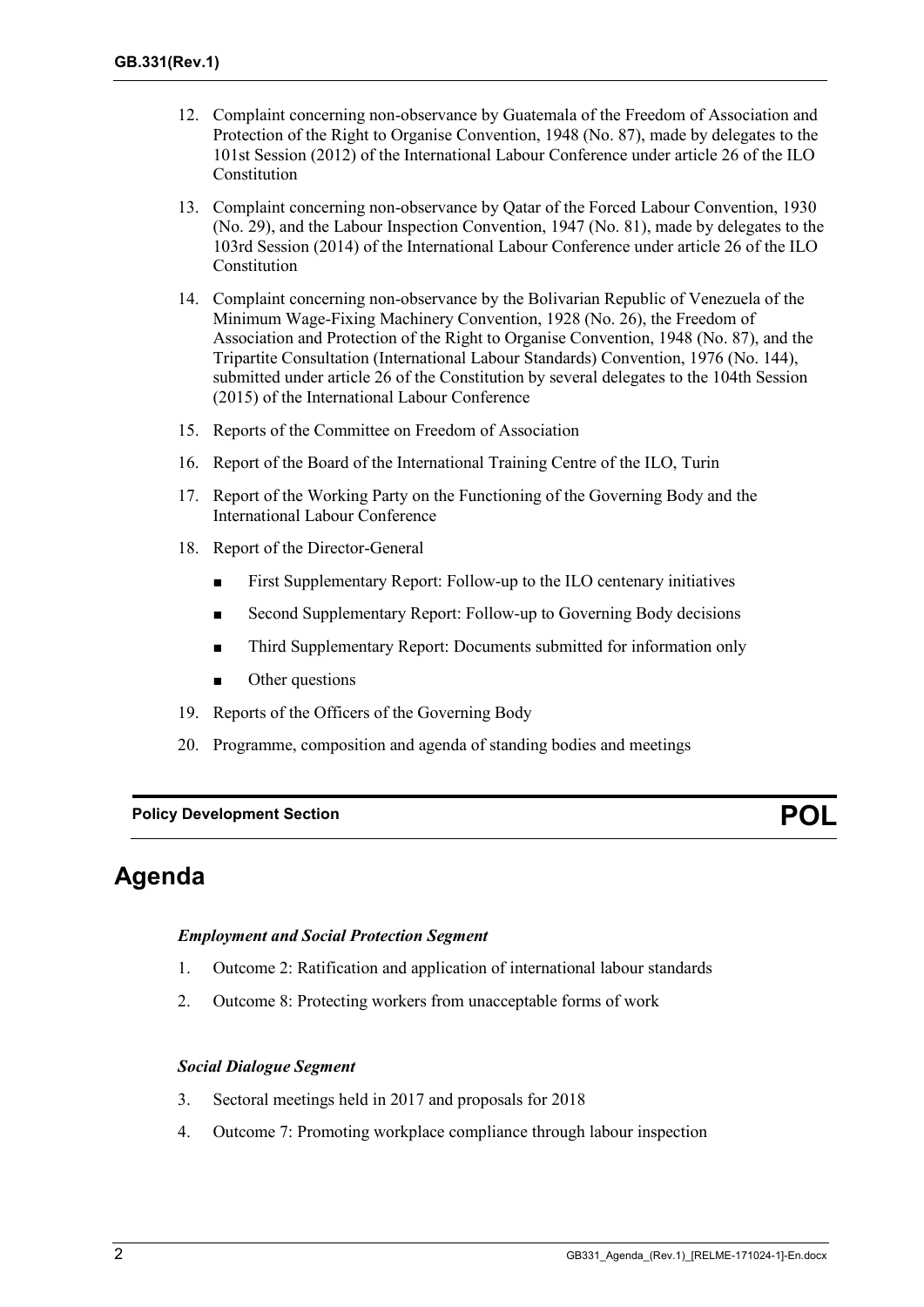#### *Development Cooperation Segment*

- 5. ILO cooperation with the tobacco industry in the pursuit of the Organization's social mandate
- 6. Enhanced programme of development cooperation for the occupied Arab territories

#### **Legal Issues and International Labour Standards Section LILS**

# **Agenda**

#### *Legal Issues Segment*

1. Incomplete delegations to the International Labour Conference and Regional Meetings

#### *International Labour Standards and Human Rights Segment*

- 2. The Standards Initiative: Report of the third meeting of the Standards Review Mechanism Tripartite Working Group (Geneva, 25–29 September 2017)
- 3. Choice of Conventions and Recommendations on which reports should be requested under article 19, paragraphs 5(e) and 6(d), of the Constitution in 2019

#### **Programme, Financial and Administrative Section PFA**

# **Agenda**

#### *Programme, Financial and Administrative Segment*

- 1. Update on the headquarters building renovation project
- 2. Proposed 2018–19 budgets for extra-budgetary accounts: Inter-American Centre for Knowledge Development in Vocational Training (CINTERFOR)
- 3. Programme and Budget proposals for 2016–17: Regular budget and Working Capital Fund
- 4. Knowledge Strategy 2018–21
- 5. Information Technology Strategy 2018–21
- 6. Other financial questions
	- Financial arrangements for the renovation of the ILO Country Office for Brazil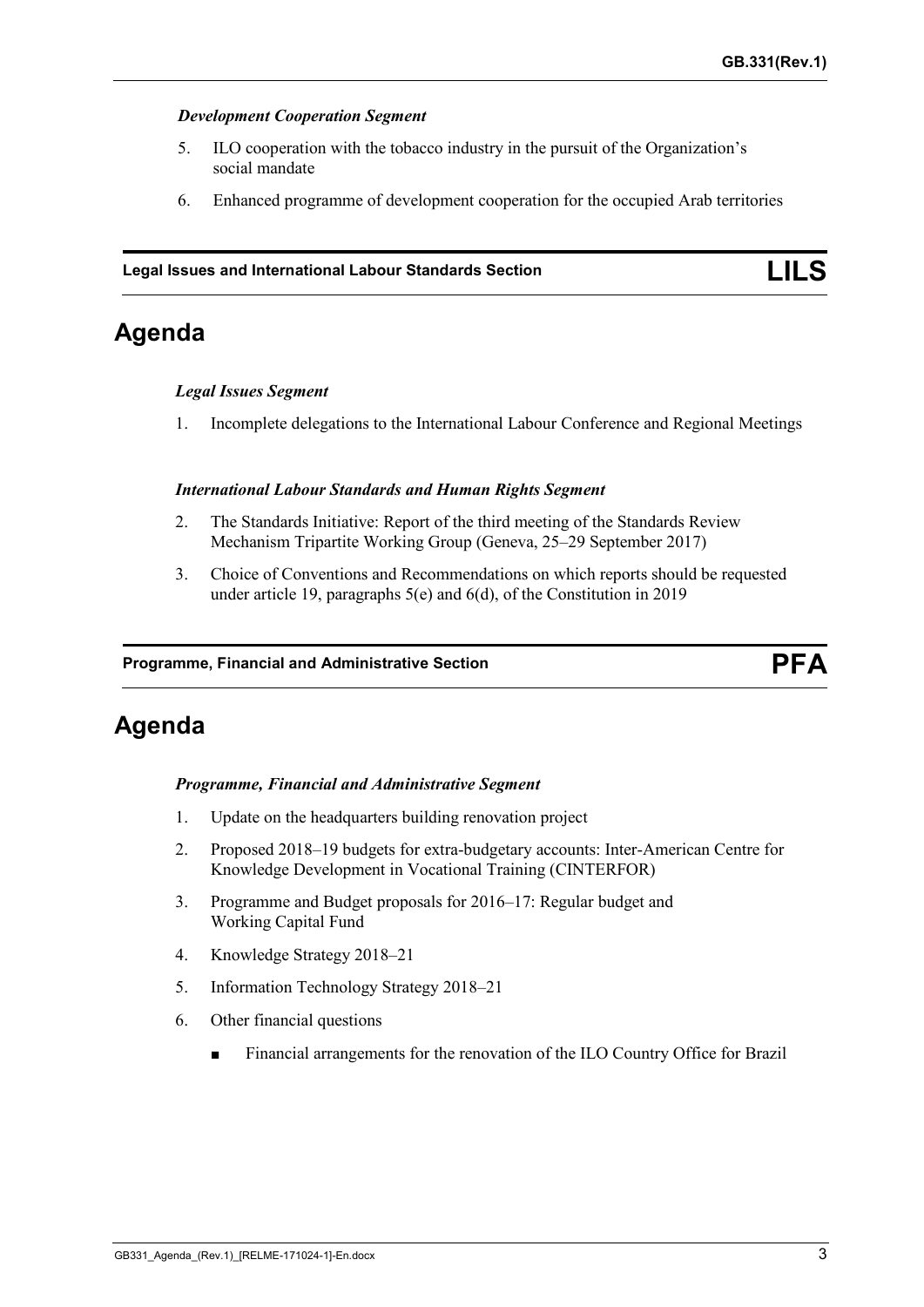#### *Audit and Oversight Segment*

- 7. Independent Oversight Advisory Committee: Revised terms of reference
- 8. Annual Evaluation Report 2016–17
- 9. High-level evaluations of strategies and Decent Work Country Programmes
- 10. Matters relating to the Joint Inspection Unit (JIU): Reports of the JIU
- 11. Other audit and oversight questions

#### *Personnel questions*

- 12. Statement by the staff representative
- 13. Human Resources Strategy 2018–21
- 14. Amendments to Staff Regulations
- 15. Matters relating to the Administrative Tribunal of the ILO
- 16. Other personnel questions

# **Working Party on the Functioning of the Governing Body and the International Labour Conference WP/GBC**

# **Agenda**

- 1. Composition of the Governing Body: Update on the status of ratification of the 1986 Instrument for the Amendment of the Constitution of the ILO
- 2. Improving the functioning of the International Labour Conference
	- Analysis of the 106th Session (2017) of the Conference
	- Comprehensive review of the Standing Orders of the Conference
- 3. Review of the role and functioning of the Regional Meetings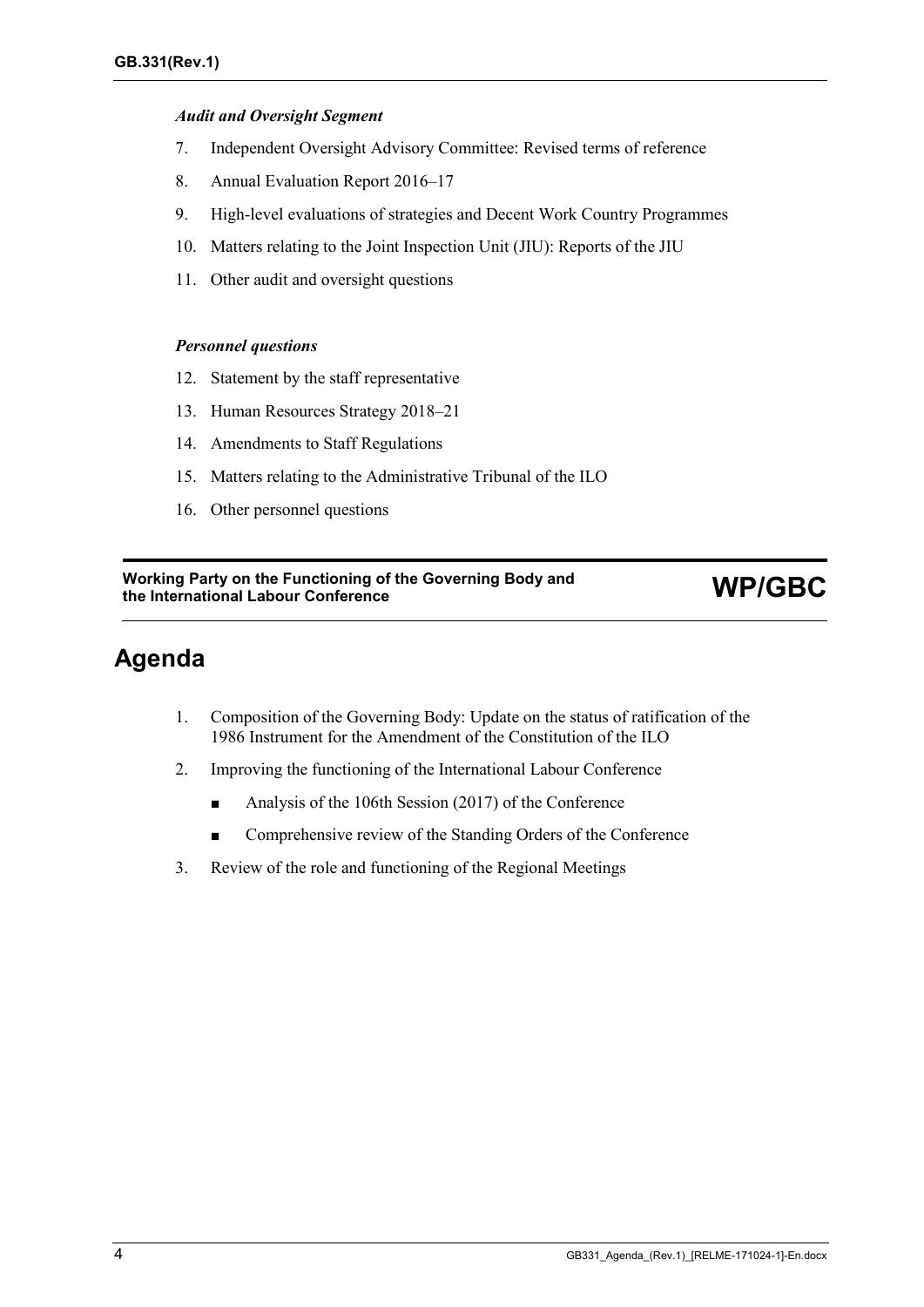# **Programme** (including tentative order of business)

This tentative order of business, established prior to the opening of the Governing Body, will be subject to change during the session, and regularly updated on the website of the 331st Session of the Governing Body through the link [Plenary Meetings](http://www.ilo.org/TOB/WebDisplaySchedule.aspx?lang=english) – Tentative [Order of Business \(TOB\).](http://www.ilo.org/TOB/WebDisplaySchedule.aspx?lang=english)

| Date/time<br><b>Title/subject</b><br><b>Item</b><br>No.                   |                | Document No.                                                                                                                                        |                |
|---------------------------------------------------------------------------|----------------|-----------------------------------------------------------------------------------------------------------------------------------------------------|----------------|
| Thursday, 26 October<br>Friday, 27 October<br><b>Saturday, 28 October</b> |                | <b>Committee on Freedom of Association</b><br>(Closed meetings: members only)                                                                       |                |
| <b>Monday, 30 October</b>                                                 |                | <b>Group meetings</b>                                                                                                                               |                |
| $9.00 - 11.45$                                                            |                | Employers' group<br>Workers' group                                                                                                                  |                |
| 11.00-11.45                                                               |                | Government group                                                                                                                                    |                |
|                                                                           |                | <b>Plenary sitting</b>                                                                                                                              |                |
| $12.00 - 12.30$                                                           |                | <b>INS</b> Section                                                                                                                                  |                |
|                                                                           | 1              | Approval of the minutes of the<br>330th Session of the Governing Body                                                                               | GB.331/INS/1   |
|                                                                           |                | Election of the Government<br>Vice-Chairperson of the Governing Body<br>for $2017 - 18$                                                             | GB.331/INS/1/1 |
| $14.30 - 15.30$                                                           |                | Group meetings (if necessary)                                                                                                                       |                |
|                                                                           |                | <b>Plenary sittings</b>                                                                                                                             |                |
| $16.00 - 19.30$                                                           |                | <b>PFA Section – Programme, Financial and</b><br><b>Administrative Segment</b>                                                                      |                |
|                                                                           | 1              | Update on the headquarters building<br>renovation project                                                                                           | GB.331/PFA/1   |
|                                                                           | $\overline{2}$ | Proposed 2018-19 budgets for extra-<br>budgetary accounts: Inter-American Centre<br>for Knowledge Development in Vocational<br>Training (CINTERFOR) | GB.331/PFA/2   |
|                                                                           | 3              | Programme and Budget proposals for<br>2016–17: Regular budget and Working<br>Capital Fund                                                           | GB.331/PFA/3   |
|                                                                           | 5              | Information Technology Strategy 2018-21                                                                                                             | GB.331/PFA/5   |
|                                                                           | 6              | Other financial questions                                                                                                                           |                |
|                                                                           |                | Financial arrangements for the renovation<br>of the ILO Country Office for Brazil                                                                   | GB.331/PFA/6/1 |
|                                                                           | $\overline{4}$ | Knowledge Strategy 2018-21                                                                                                                          | GB.331/PFA/4   |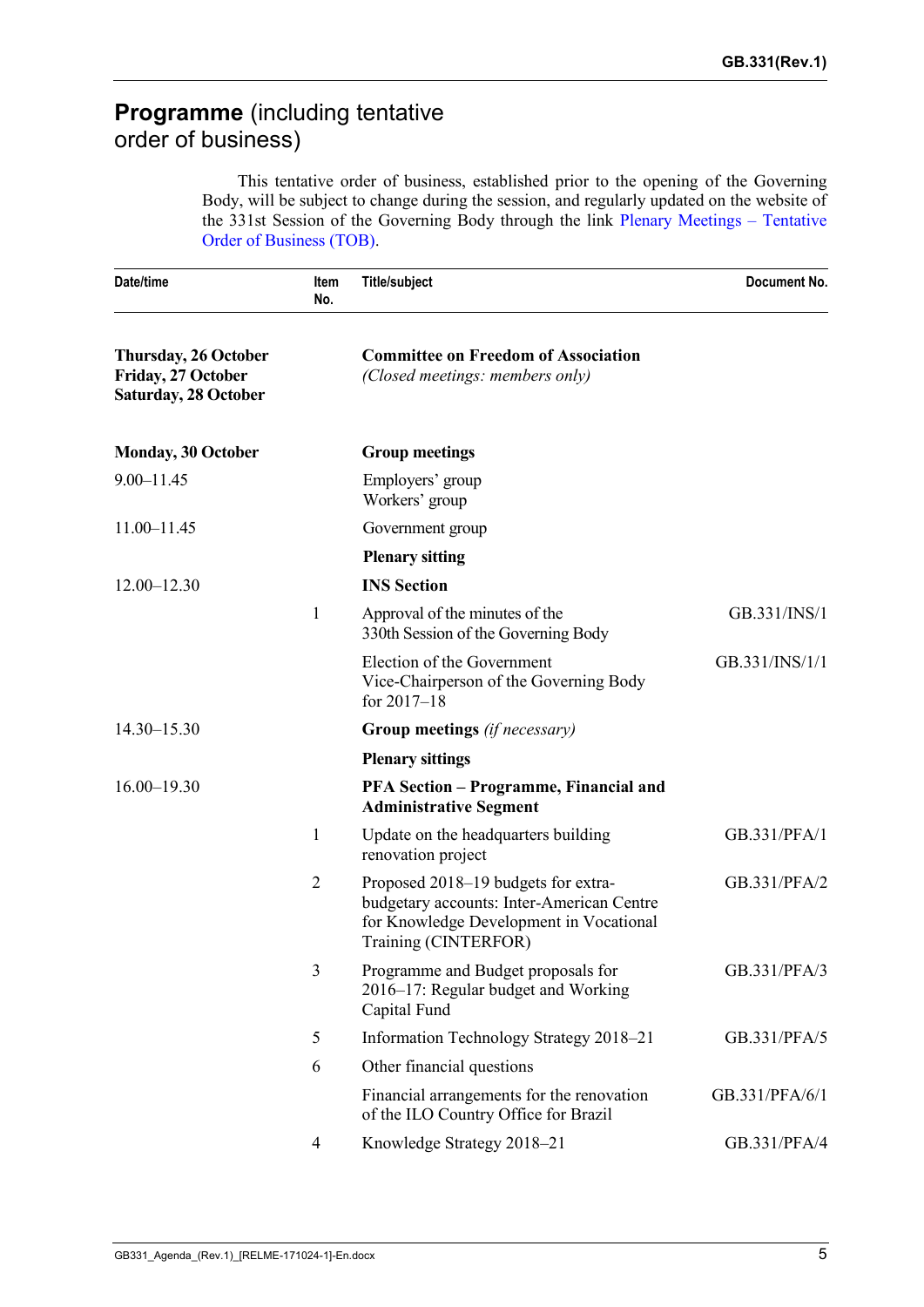| Date/time                    | Item<br>No.    | <b>Title/subject</b>                                                                  | Document No.    |
|------------------------------|----------------|---------------------------------------------------------------------------------------|-----------------|
| <b>Tuesday, 31 October</b>   |                |                                                                                       |                 |
| $10.30 - 13.30$              |                | <b>PFA Section – Audit and Oversight Segment</b>                                      |                 |
|                              | $\tau$         | <b>Independent Oversight Advisory</b><br>Committee: Revised terms of reference        | GB.331/PFA/7    |
|                              | 8              | Annual Evaluation Report 2016-17                                                      | GB.331/PFA/8    |
|                              | 9              | High-level evaluations of strategies and<br>Decent Work Country Programmes            | GB.331/PFA/9    |
|                              | 10             | Matters relating to the Joint Inspection Unit<br>(JIU): Reports of the JIU            | GB.331/PFA/10   |
|                              | 11             | Other audit and oversight questions                                                   |                 |
|                              |                | <b>PFA Section - Personnel Segment</b>                                                |                 |
|                              | 12             | Statement by the staff representative                                                 | No paper        |
|                              | 13             | Human Resources Strategy 2018–21                                                      | GB.331/PFA/13   |
| $15.30 - 16.30$              |                | <b>PFA Section - Personnel Segment (cont.)</b>                                        |                 |
|                              | 15             | Matters relating to the Administrative<br>Tribunal of the ILO                         | GB.331/PFA/15   |
|                              | 16             | Other personnel questions                                                             | GB.331/PFA/16/1 |
|                              | 14             | Amendments to Staff Regulations                                                       | No paper        |
| $16.30 - 18.30$              |                | <b>POL Section - Social Dialogue Segment</b>                                          |                 |
|                              | 3              | Sectoral meetings held in 2017 and<br>proposals for 2018                              | GB.331/POL/3    |
|                              | $\overline{4}$ | Outcome 7: Promoting workplace<br>compliance through labour inspection                | GB.331/POL/4    |
| <b>Wednesday, 1 November</b> |                |                                                                                       |                 |
| $10.30 - 13.00$              |                | <b>POL Section - Employment and Social Protection Segment</b>                         |                 |
|                              | 1              | Outcome 2: Ratification and application of<br>international labour standards          | GB.331/POL/1    |
|                              | $\overline{2}$ | Outcome 8: Protecting workers from<br>unacceptable forms of work                      | GB.331/POL/2    |
| 15.30-18.00                  |                | <b>POL Section – Development Cooperation Segment</b>                                  |                 |
|                              | 6              | Enhanced programme of development<br>cooperation for the occupied Arab<br>territories | GB.331/POL/6    |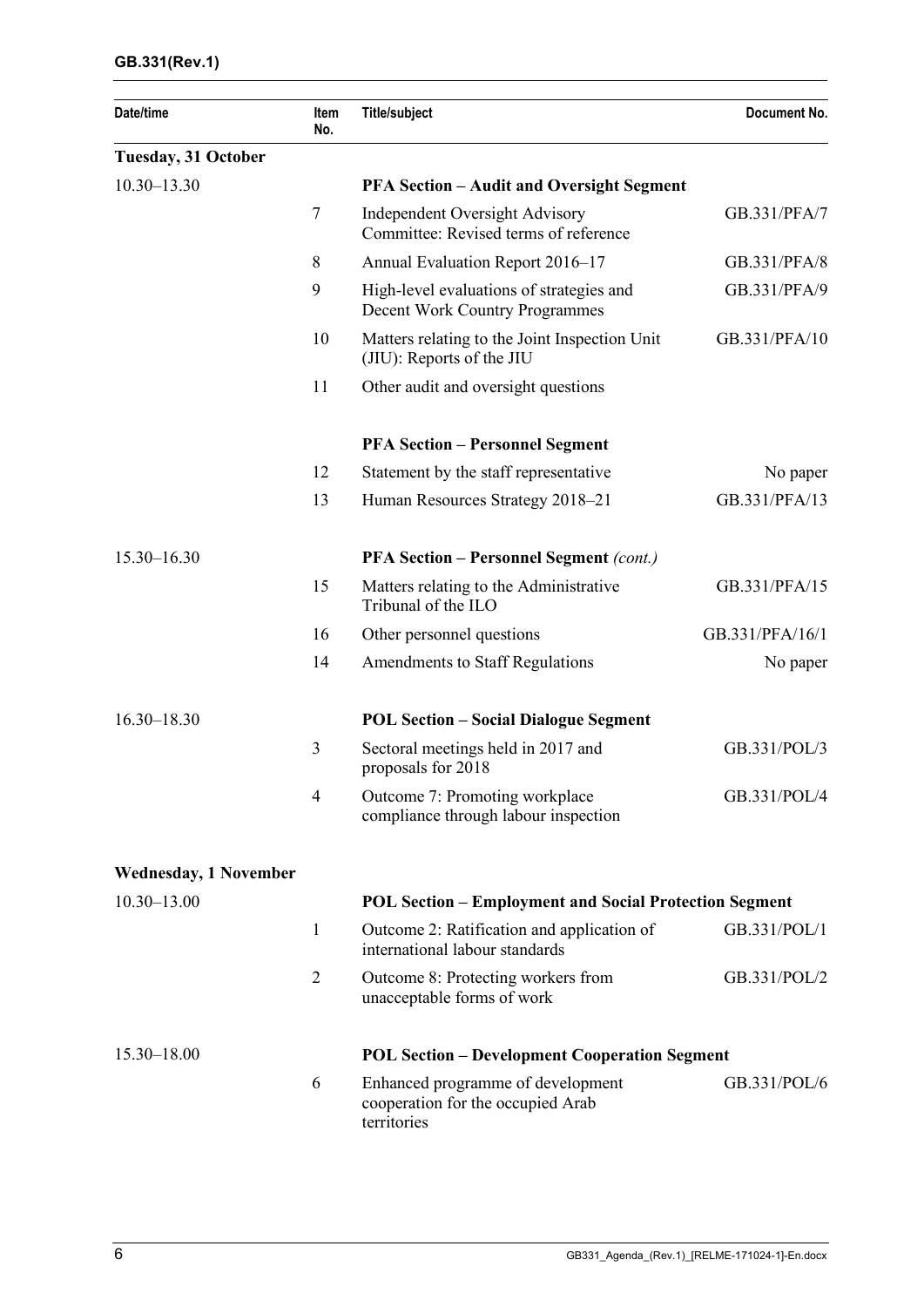| Date/time                   | Item<br>No.    | <b>Title/subject</b>                                                                                                                                                                                                                                   | Document No.<br>GB.331/POL/5 |  |  |  |  |
|-----------------------------|----------------|--------------------------------------------------------------------------------------------------------------------------------------------------------------------------------------------------------------------------------------------------------|------------------------------|--|--|--|--|
|                             | 5              | ILO cooperation with the tobacco industry<br>in the pursuit of the Organization's social<br>mandate                                                                                                                                                    |                              |  |  |  |  |
| <b>Thursday, 2 November</b> |                |                                                                                                                                                                                                                                                        |                              |  |  |  |  |
| $10.30 - 13.00$             |                | <b>INS Section</b> $(*$ if time permits, the discussion<br>of item INS/4/2 might start in the morning)                                                                                                                                                 |                              |  |  |  |  |
|                             | 18             | Report of the Director-General                                                                                                                                                                                                                         |                              |  |  |  |  |
|                             |                | Main report                                                                                                                                                                                                                                            | GB.331/INS/18                |  |  |  |  |
|                             |                | <i>First Supplementary Report:</i> Follow-up to<br>the ILO centenary initiatives                                                                                                                                                                       | GB.331/INS/18/1              |  |  |  |  |
|                             |                | <i>Second Supplementary Report: Follow-up</i><br>to Governing Body decisions                                                                                                                                                                           | GB.331/INS/18/2              |  |  |  |  |
|                             |                | <b>Third Supplementary Report: Documents</b><br>submitted for information only                                                                                                                                                                         | GB.331/INS/18/3              |  |  |  |  |
|                             | 6              | Follow-up to the resolution concerning<br>small and medium-sized enterprises<br>and decent and productive employment<br>creation adopted by the Conference at its<br>104th Session (2015): Progress report on<br>the implementation of the action plan | GB.331/INS/6                 |  |  |  |  |
| 15.30-18.30                 |                | <b>INS</b> Section                                                                                                                                                                                                                                     |                              |  |  |  |  |
|                             | $\overline{4}$ | Matters arising out of the work of the<br>106th Session (2017) of the International<br>Labour Conference *                                                                                                                                             |                              |  |  |  |  |
|                             |                | Follow-up to the resolution concerning<br>employment and decent work for peace<br>and resilience *                                                                                                                                                     | GB.331/INS/4/2               |  |  |  |  |
|                             |                | Follow-up to the resolution concerning the<br>second recurrent discussion on fundamental<br>principles and rights at work                                                                                                                              | GB.331/INS/4/3               |  |  |  |  |
|                             | $\tau$         | Review and possible revisions of formats<br>and standing orders for meetings                                                                                                                                                                           | GB.331/INS/7                 |  |  |  |  |
| <b>Friday, 3 November</b>   |                |                                                                                                                                                                                                                                                        |                              |  |  |  |  |
| $10.30 - 13.00$             |                | <b>INS Section</b> $(** if time permits, the discussion$<br>of item LILS/2 might start in the morning)                                                                                                                                                 |                              |  |  |  |  |
|                             | 5              | The Standards Initiative: Implementing the<br>workplan for strengthening the supervisory<br>system                                                                                                                                                     | GB.331/INS/5                 |  |  |  |  |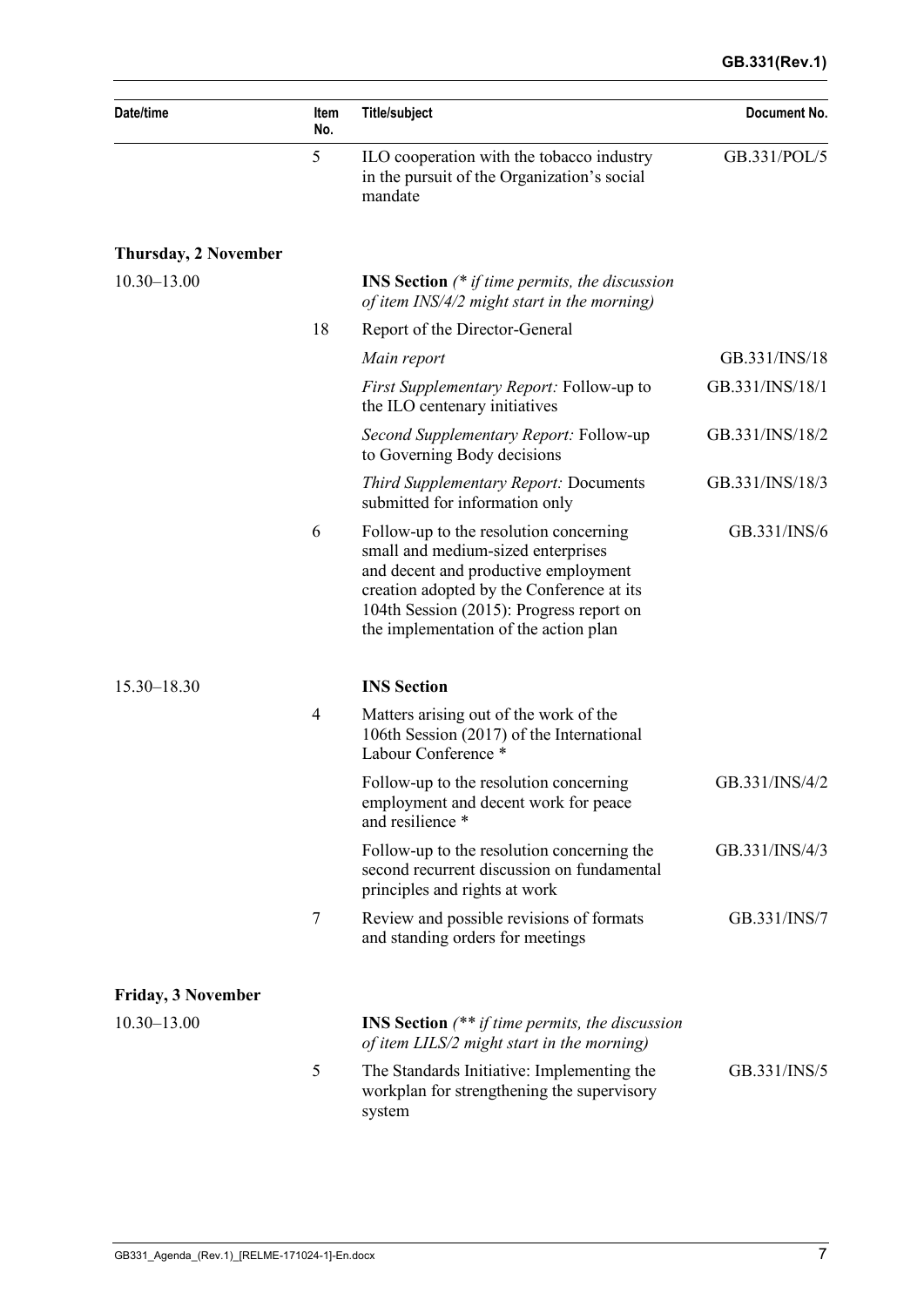| Date/time                 | Item<br>No.    | <b>Title/subject</b>                                                                                                                                                                                                                                                                              | Document No.      |
|---------------------------|----------------|---------------------------------------------------------------------------------------------------------------------------------------------------------------------------------------------------------------------------------------------------------------------------------------------------|-------------------|
| 15.30-17.30               |                | <b>LILS Section - International Labour Standards</b><br>and Human Rights Segment **                                                                                                                                                                                                               |                   |
|                           | $\overline{2}$ | The Standards Initiative: Report of the<br>third meeting of the Standards Review<br>Mechanism Tripartite Working Group<br>(Geneva, 25–29 September 2017) **                                                                                                                                       | GB.331/LILS/2     |
|                           | 3              | Choice of Conventions and<br>Recommendations on which reports<br>should be requested under article 19,<br>paragraphs $5(e)$ and $6(d)$ , of the<br>Constitution in 2019                                                                                                                           | GB.331/LILS/3     |
| $17.30 - 18.30$           |                | <b>LILS Section - Legal Issues Segment</b>                                                                                                                                                                                                                                                        |                   |
|                           | $\mathbf{1}$   | Incomplete delegations to the International<br>Labour Conference and Regional Meetings                                                                                                                                                                                                            | GB.331/LILS/1     |
| <b>Monday, 6 November</b> |                |                                                                                                                                                                                                                                                                                                   |                   |
| $10.30 - 13.00$           |                | <b>Working Party on the Functioning of the Governing Body</b><br>and the International Labour Conference                                                                                                                                                                                          |                   |
|                           | 1              | Composition of the Governing Body:<br>Update on the status of ratification of<br>the 1986 Instrument for the Amendment<br>of the Constitution of the ILO                                                                                                                                          | GB.331/WP/GBC/1   |
|                           | $\overline{2}$ | Improving the functioning of the<br><b>International Labour Conference</b>                                                                                                                                                                                                                        |                   |
|                           |                | Analysis of the 106th Session (2017) of<br>the Conference                                                                                                                                                                                                                                         | GB.331/WP/GBC/2/1 |
|                           |                | Comprehensive review of the Standing<br>Orders of the Conference                                                                                                                                                                                                                                  | GB.331/WP/GBC/2/2 |
|                           | 3              | Review of the role and functioning of the<br><b>Regional Meetings</b>                                                                                                                                                                                                                             | GB.331/WP/GBC/3   |
| $15.30 - 18.30$           |                | <b>INS</b> Section                                                                                                                                                                                                                                                                                |                   |
|                           | 12             | Complaint concerning non-observance by<br>Guatemala of the Freedom of Association<br>and Protection of the Right to Organise<br>Convention, 1948 (No. 87), made by<br>delegates to the 101st Session (2012) of the<br>International Labour Conference under<br>article 26 of the ILO Constitution | GB.331/INS/12     |
|                           | 10             | Review of the implementation of<br>ILO-ISO agreements                                                                                                                                                                                                                                             | GB.331/INS/10     |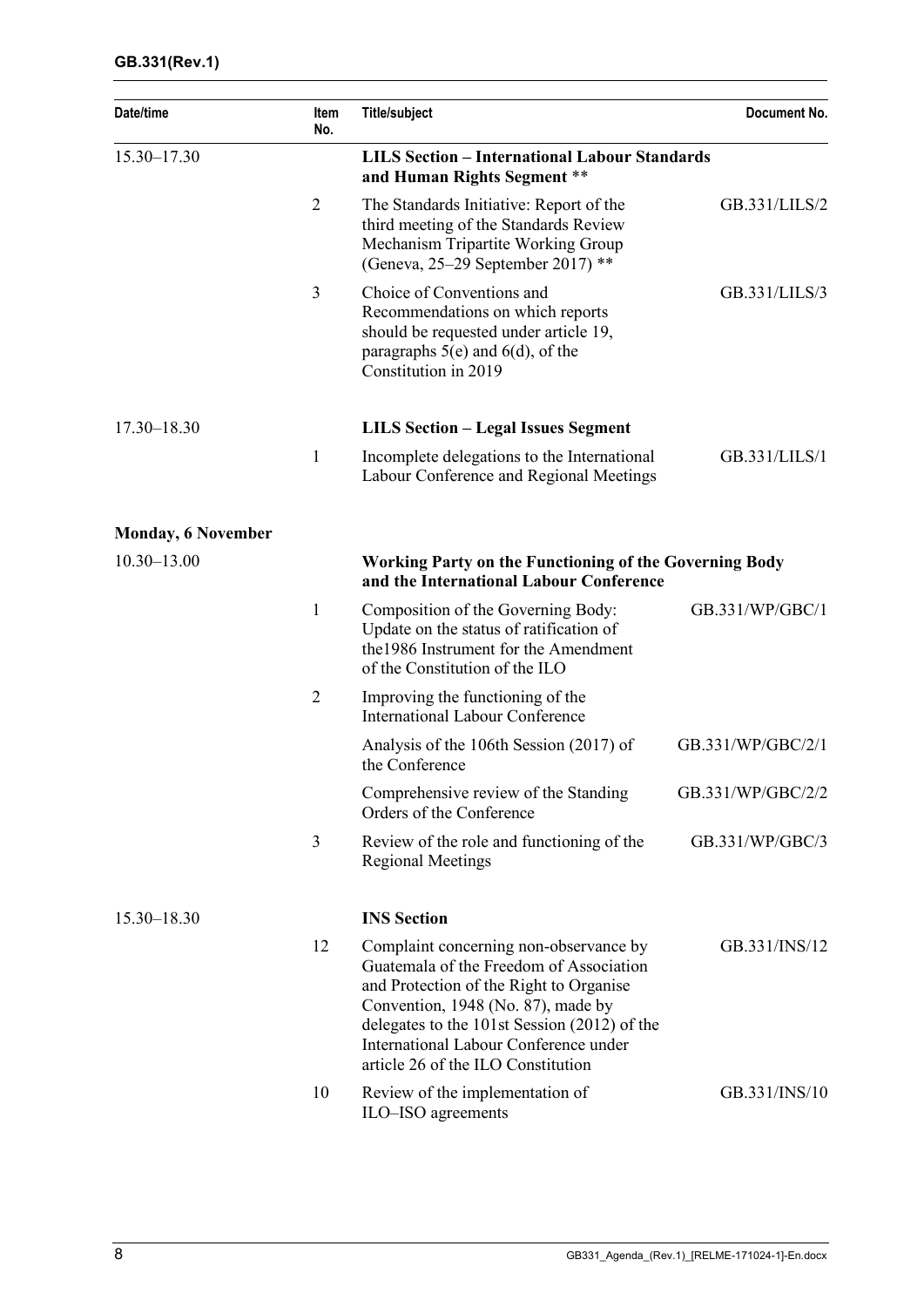#### **GB.331(Rev.1)**

| Date/time                                                                                                           | Item<br>No.    | <b>Title/subject</b>                                                                                                                                                                                                                                                                              | Document No.   |
|---------------------------------------------------------------------------------------------------------------------|----------------|---------------------------------------------------------------------------------------------------------------------------------------------------------------------------------------------------------------------------------------------------------------------------------------------------|----------------|
| <b>Tuesday, 7 November</b><br>$10.30 - 13.00$<br>$15.30 - 18.30$<br><b>Wednesday, 8 November</b><br>$10.30 - 13.00$ |                |                                                                                                                                                                                                                                                                                                   |                |
|                                                                                                                     |                | <b>INS Section</b>                                                                                                                                                                                                                                                                                |                |
|                                                                                                                     | $\overline{4}$ | Matters arising out of the work of the<br>106th Session (2017) of the International<br>Labour Conference                                                                                                                                                                                          |                |
|                                                                                                                     |                | Follow-up to the resolution concerning fair<br>and effective labour migration governance                                                                                                                                                                                                          | GB.331/INS/4/1 |
|                                                                                                                     | 3              | Follow-up to the resolution on Advancing<br>Social Justice through Decent Work:<br>Framework for recurrent discussions                                                                                                                                                                            | GB.331/INS/3   |
|                                                                                                                     | 8              | Proposal for an integrated policy outcome<br>reporting within the framework of the four<br>strategic objectives                                                                                                                                                                                   | GB.331/INS/8   |
|                                                                                                                     |                | <b>INS Section</b>                                                                                                                                                                                                                                                                                |                |
|                                                                                                                     | 9              | Partnership and policy coherence strategy                                                                                                                                                                                                                                                         | GB.331/INS/9   |
|                                                                                                                     | $\overline{2}$ | Agenda of the International Labour<br>Conference                                                                                                                                                                                                                                                  | GB.331/INS/2   |
|                                                                                                                     |                |                                                                                                                                                                                                                                                                                                   |                |
|                                                                                                                     |                | <b>INS Section</b>                                                                                                                                                                                                                                                                                |                |
|                                                                                                                     | 13             | Complaint concerning non-observance by<br>Qatar of the Forced Labour Convention,<br>1930 (No. 29), and the Labour Inspection<br>Convention, 1947 (No. 81), made by<br>delegates to the 103rd Session (2014) of<br>the International Labour Conference under<br>article 26 of the ILO Constitution | GB.331/INS/13  |
|                                                                                                                     |                | <b>Private sitting</b>                                                                                                                                                                                                                                                                            |                |
|                                                                                                                     | 19             | Reports of the Officers of the Governing<br>Body – Reports regarding the receivability<br>of representations submitted under<br>article 24 of the Constitution                                                                                                                                    |                |
|                                                                                                                     | 18             | Report of the Director-General – Reports<br>of committees set up to examine<br>representations submitted under article 24<br>of the Constitution                                                                                                                                                  |                |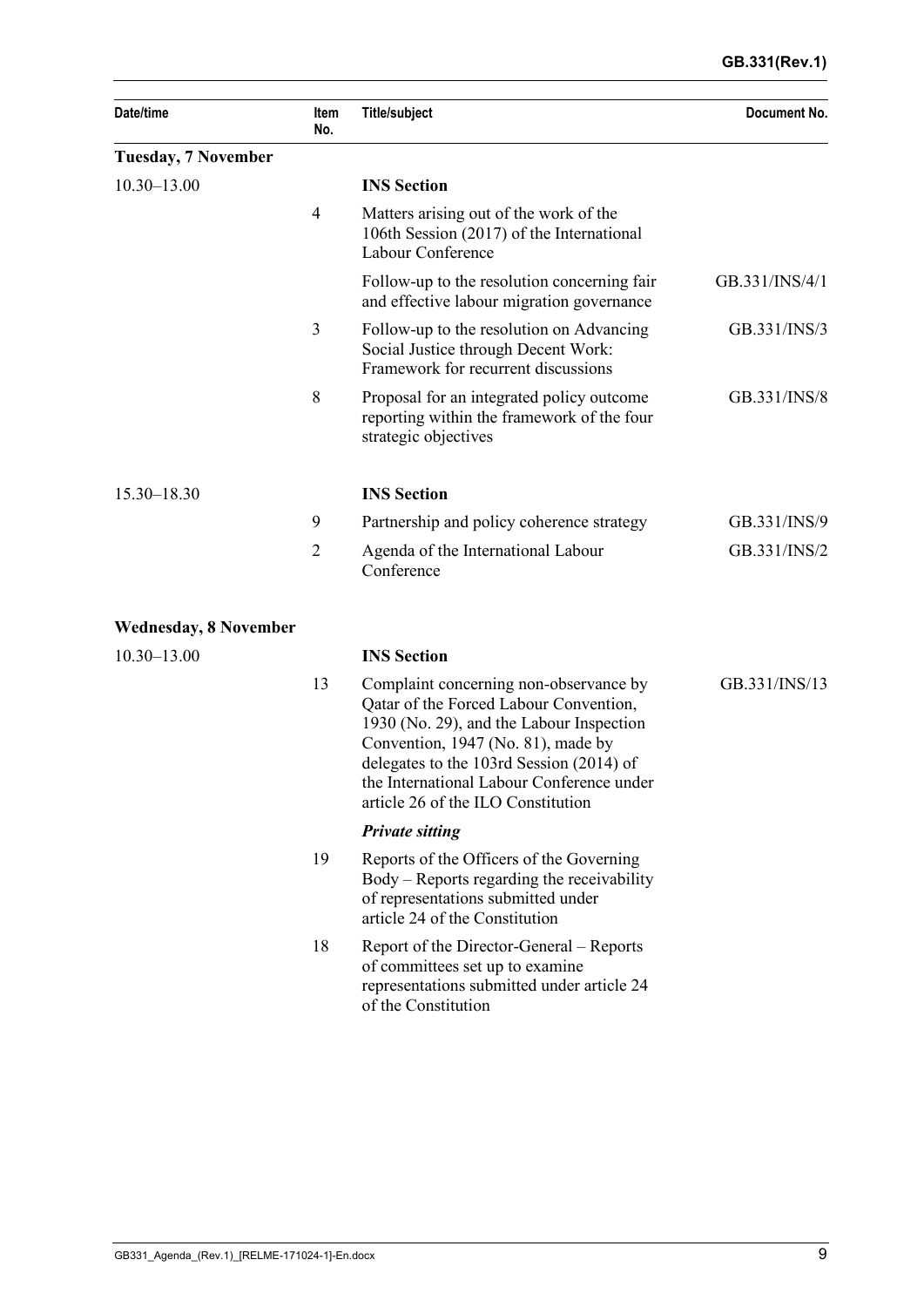| Date/time                   | Item<br>No. | <b>Title/subject</b>                                                                                                                                                                                                                                                                                                                                                                                                                                                                                           | Document No.  |
|-----------------------------|-------------|----------------------------------------------------------------------------------------------------------------------------------------------------------------------------------------------------------------------------------------------------------------------------------------------------------------------------------------------------------------------------------------------------------------------------------------------------------------------------------------------------------------|---------------|
| 15.30-18.30                 |             | <b>INS</b> Section                                                                                                                                                                                                                                                                                                                                                                                                                                                                                             |               |
|                             | 15          | Reports of the Committee on Freedom of<br>Association                                                                                                                                                                                                                                                                                                                                                                                                                                                          | GB.331/INS/15 |
|                             | 14          | Complaint concerning non-observance by<br>the Bolivarian Republic of Venezuela of the<br>Minimum Wage-Fixing Machinery<br>Convention, 1928 (No. 26), the Freedom of<br>Association and Protection of the Right to<br>Organise Convention, 1948 (No. 87), and<br>the Tripartite Consultation (International<br>Labour Standards) Convention, 1976<br>(No. 144), submitted under article 26 of the<br>Constitution by several delegates to the<br>104th Session (2015) of the International<br>Labour Conference | GB.331/INS/14 |
| <b>Thursday, 9 November</b> |             |                                                                                                                                                                                                                                                                                                                                                                                                                                                                                                                |               |
| $10.30 - 13.00$             |             | <b>INS Section</b>                                                                                                                                                                                                                                                                                                                                                                                                                                                                                             |               |
|                             | 11          | Follow-up to the resolution concerning<br>remaining measures on the subject of<br>Myanmar adopted by the Conference at its<br>102nd Session (2013)                                                                                                                                                                                                                                                                                                                                                             | GB.331/INS/11 |
|                             | 19          | Reports of the Officers of the Governing<br>Body                                                                                                                                                                                                                                                                                                                                                                                                                                                               | GB.331/INS/19 |
| 15.30-18.30                 |             | <b>INS</b> Section                                                                                                                                                                                                                                                                                                                                                                                                                                                                                             |               |
|                             | 16          | Report of the Board of the International<br>Training Centre of the ILO, Turin                                                                                                                                                                                                                                                                                                                                                                                                                                  | GB.331/INS/16 |
|                             | 17          | Report of the Working Party on the<br>Functioning of the Governing Body and the<br><b>International Labour Conference</b>                                                                                                                                                                                                                                                                                                                                                                                      | GB.331/INS/17 |
|                             | 20          | Programme, composition and agenda of<br>standing bodies and meetings                                                                                                                                                                                                                                                                                                                                                                                                                                           | GB.331/INS/20 |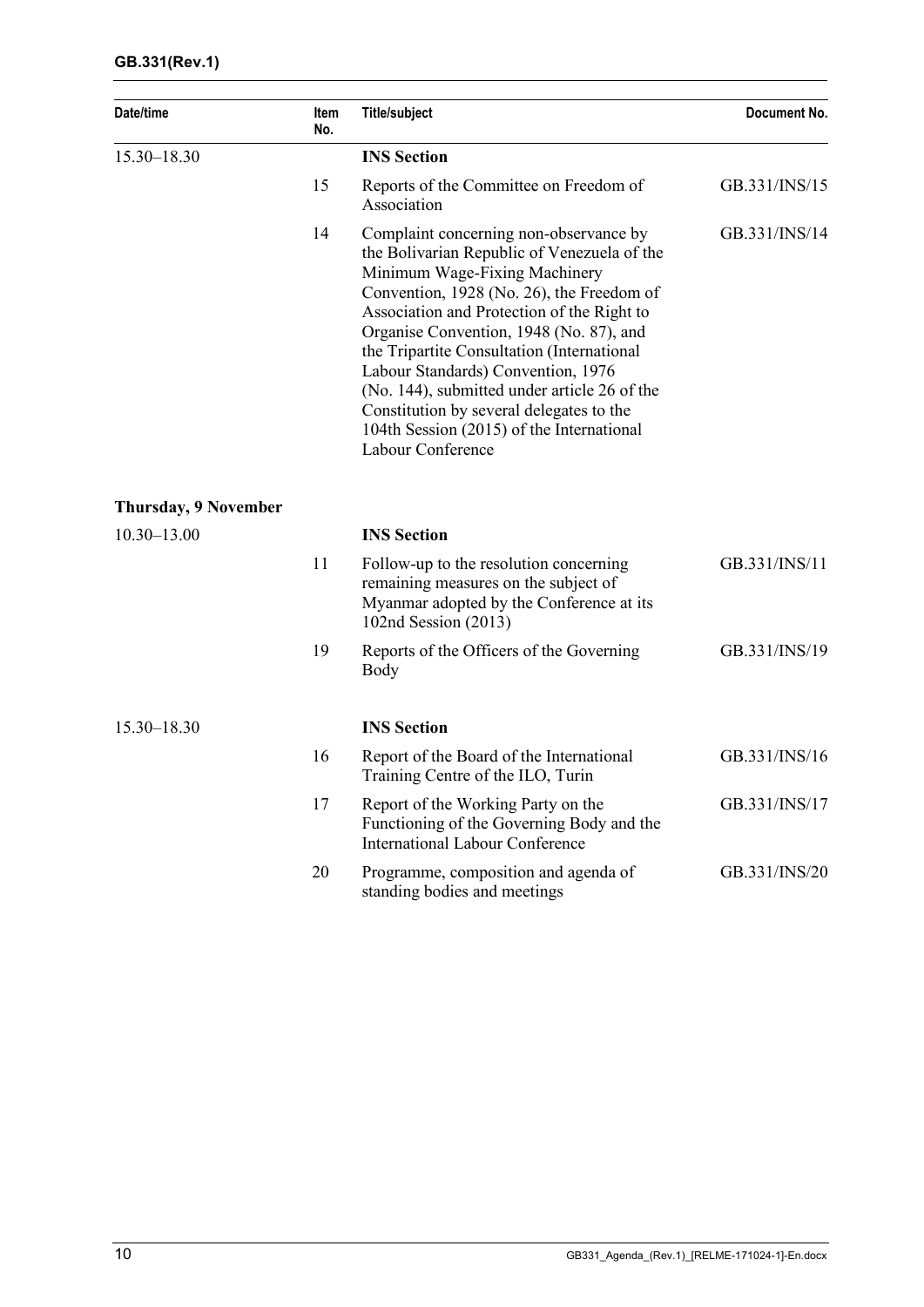#### **INDICATIVE PLAN OF WORK – PLAN INDICATIF DES TRAVAUX – PLAN DE TRABAJO INDICATIVO** <sup>1</sup> **Governing Body – Conseil d'administration – Consejo de Administración**

**331st Session, October–November 2017 – 331e session, octobre-novembre 2017 – 331.<sup>a</sup> reunión, octubre-noviembre de 2017**

|               | Th-jeu-J<br>26 | $F$ -ven-V<br>27 | S-sam-S<br>28 | M-lun-L<br>30 | T-mar-M<br>31 |      | W-mer-M        | Th-jeu-J | F-ven-V |  | M-lun-L | T-mar-M | W-mer-M | Th-jeu-J |  |
|---------------|----------------|------------------|---------------|---------------|---------------|------|----------------|----------|---------|--|---------|---------|---------|----------|--|
| <b>CFA</b>    |                | $\blacksquare$   |               |               |               |      |                |          |         |  |         |         |         |          |  |
| PFA           |                |                  |               | G             | ٠             |      |                |          |         |  |         |         |         |          |  |
| POL           |                |                  |               |               |               | a ka | $\blacksquare$ |          |         |  |         |         |         |          |  |
| LILS          |                |                  |               |               |               |      |                |          |         |  |         |         |         |          |  |
| <b>II</b> INS |                |                  |               |               |               |      |                | п        |         |  |         |         |         |          |  |
| <b>WP/GBC</b> |                |                  |               |               |               |      |                |          |         |  |         |         |         |          |  |

- **CFA** Committee on Freedom of Association Comité de la liberté syndicale Comité de Libertad Sindical
- 
- **PFA** Programme, Financial and Administrative Section Section du programme, du budget et de l'administration – Sección de Programa, Presupuesto y Administración
- **POL** Policy Development Section Section de l'élaboration des politiques Sección de Formulación de Politicas
- **INS** Institutional Section Section institutionnelle Sección Institucional
- **G** Group meetings Réunions des groupes Reuniones de los Grupos **LILS** Legal Issues and International Labour Standards Section Section des questions juridiques et des normes internationales du travail – Sección de Cuestiones Jurídicas y Normas Internacionales del Trabajo
	- **WP/GBC** Working Party on the Functioning of the Governing Body and the International Labour Conference – Groupe de travail sur le fonctionnement du Conseil d'administration et de la Conférence internationale du Travail – Grupo de Trabajo sobre el funcionamiento del Consejo de Administración y de la Conferencia Internacional del Trabajo

1 The meeting of the Board of the International Training Centre of the ILO, Turin, will be held on 29 and 30 October in Turin - Le Conseil du Centre international de formation de l'OIT, Turin, se réunira les 29 et 30 octob Consejo del Centro Internacional de Formación de la OIT, Turín, se celebrará en Turín los días 29 y 30 de octubre.

 $\overrightarrow{a}$